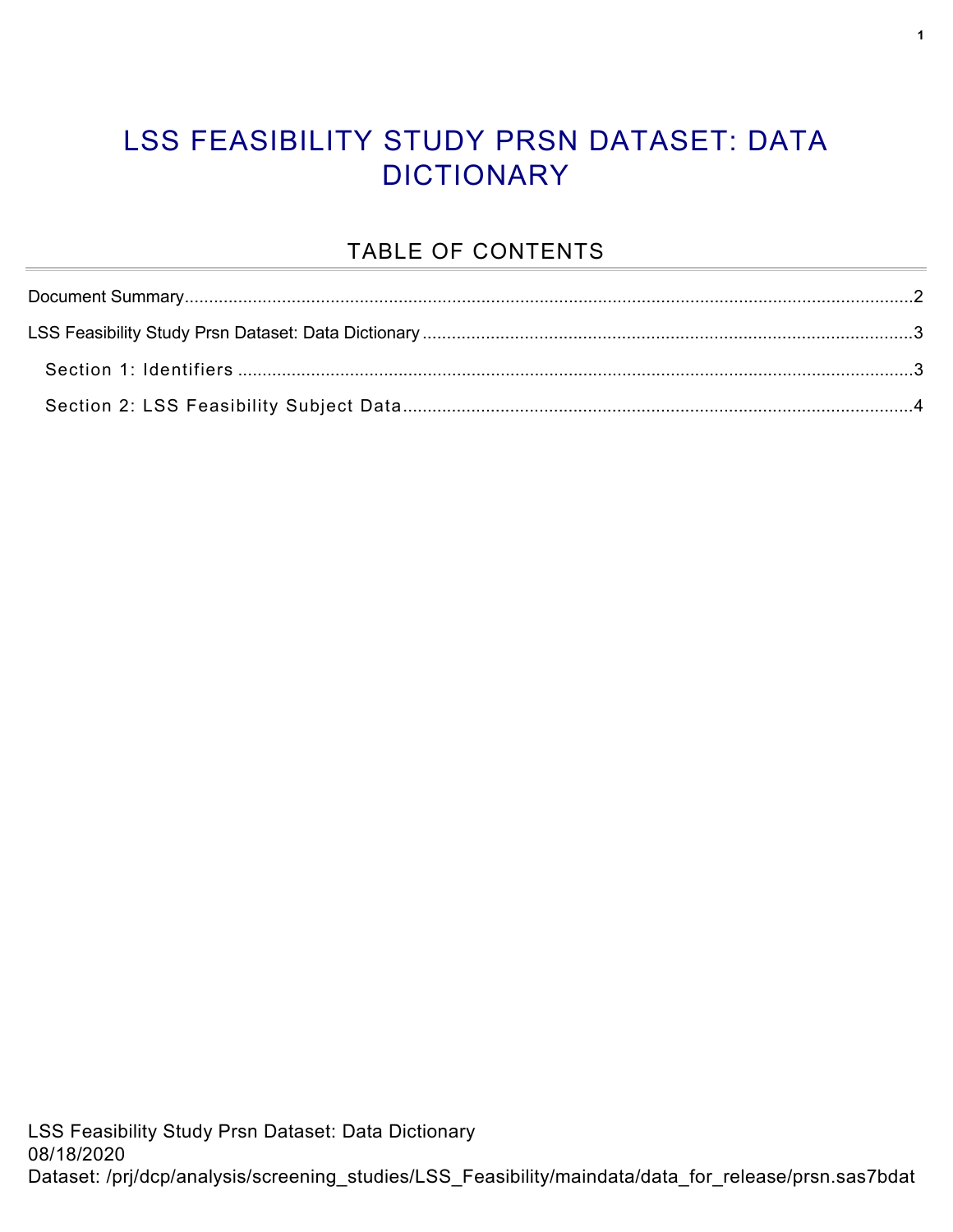### Document Summary

<span id="page-1-0"></span>

| Property           | Value                                                                                          |
|--------------------|------------------------------------------------------------------------------------------------|
| Document Title     | LSS Feasibility Study Prsn Dataset: Data Dictionary                                            |
| Date Created       | 08/18/2020                                                                                     |
| <b>For Dataset</b> | /prj/dcp/analysis/screening studies/LSS Feasibility/maindata/data for<br>release/prsn.sas7bdat |
| Sections           | 2                                                                                              |
| <b>F</b> ntries    | 122                                                                                            |
| Document Filename  | mug LSSFeasibilityStudyPrsnDataset.08.18.20.rtf                                                |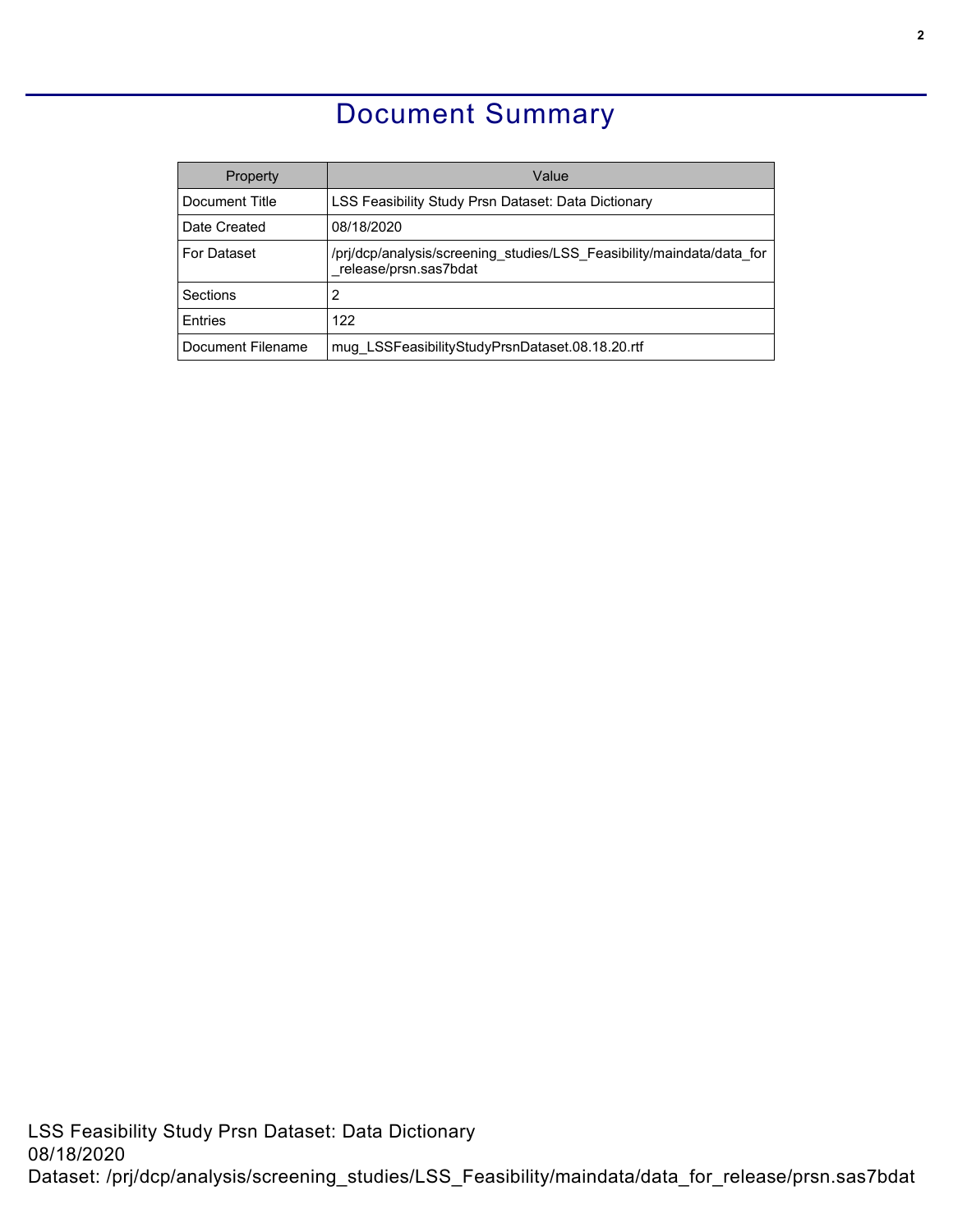# <span id="page-2-0"></span>LSS Feasibility Study Prsn Dataset: Data Dictionary Section 1: Identifiers

<span id="page-2-1"></span>

| Class            | /ariable | _abel_     | <b>Description</b> | Format Text |
|------------------|----------|------------|--------------------|-------------|
| 01.<br>Principal | ' IID    | Subject ID |                    | Num         |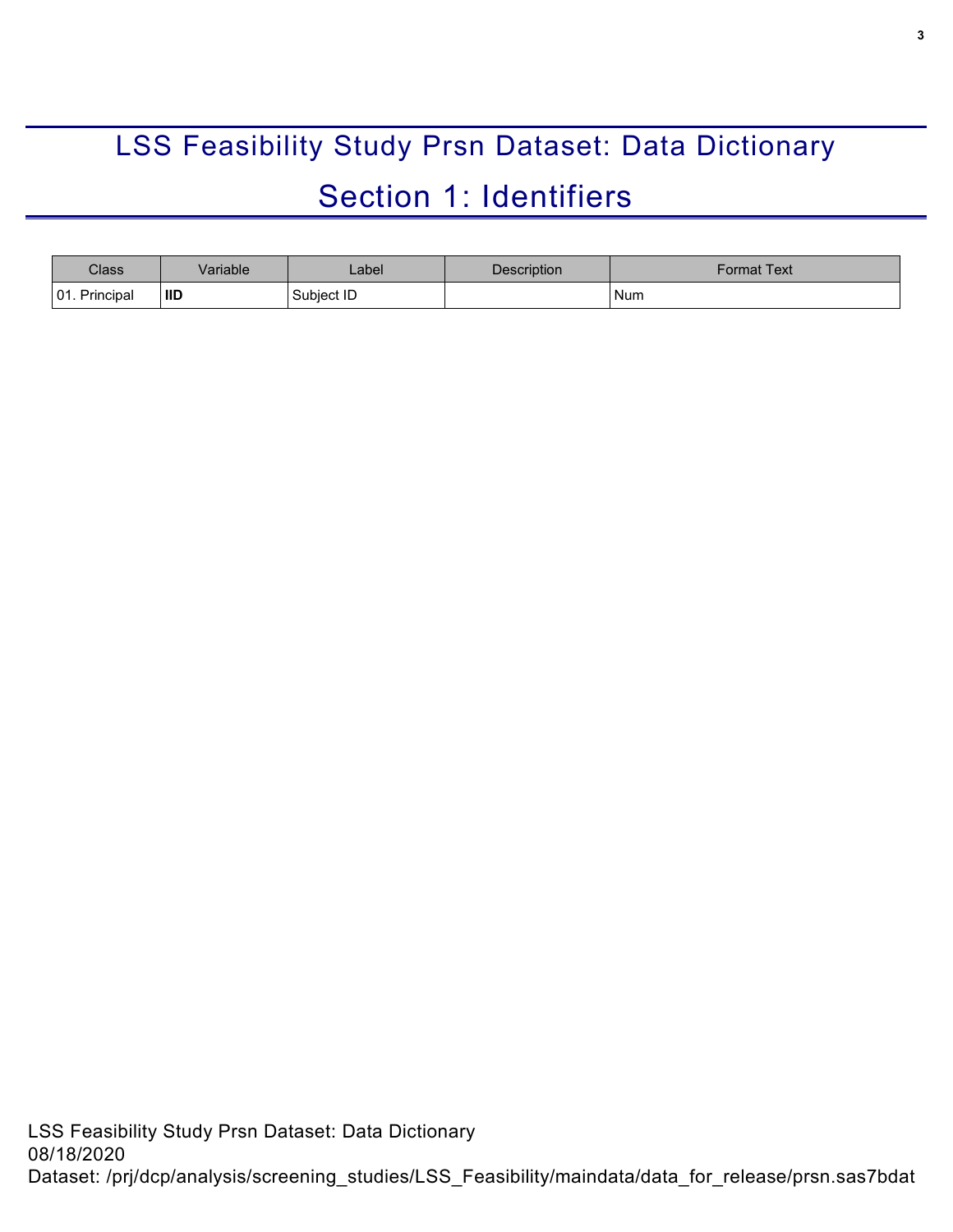## Section 2: LSS Feasibility Subject Data

<span id="page-3-0"></span>

| Class         | Variable        | Label                                                   | Description | <b>Format Text</b>                                                                                                           |
|---------------|-----------------|---------------------------------------------------------|-------------|------------------------------------------------------------------------------------------------------------------------------|
| 01. Principal | <b>AGE</b>      | Age Randomized                                          |             | Num                                                                                                                          |
| 01. Principal | <b>AGELEVEL</b> | Age Level                                               |             | $0 = 55 - 59"$<br>$1 = 60 - 64"$<br>2="65-69"<br>$3 = 70 - 74$ "                                                             |
| 01. Principal | ASU_DT1         | Date ASU Filled Out                                     |             | SAS date<br>.F="No Form"                                                                                                     |
| 01. Principal | <b>BIOP0</b>    | Had Biopsy? (Study<br>Year $0)$                         |             | .F="No Form"<br>$0 = "No"$<br>$1="Yes"$                                                                                      |
| 01. Principal | <b>BIOP1</b>    | Had Biopsy? (Study<br>Year 1)                           |             | .F="No Form"<br>0="No"<br>$1="Yes"$                                                                                          |
| 01. Principal | <b>CANCER</b>   | Had Lung Cancer?                                        |             | .F="No Form"<br>$0 = "No"$<br>$1 = "Yes"$                                                                                    |
| 01. Principal | <b>CIG</b>      | <b>Cigarettes Per Day</b>                               |             | Num                                                                                                                          |
| 01. Principal | <b>CIGSMOK</b>  | <b>Current Smoker?</b>                                  |             | 0="No"<br>$1="Yes"$                                                                                                          |
| 01. Principal | CLIN_M          | Primary Lung -<br>Clinical/Distant<br><b>Metastases</b> |             | .F="No Form"<br>.M="Missing"<br>.N="Not Applicable"<br>$1 = "1: MX"$<br>2="2: M0"<br>3="3: M1"                               |
| 01. Principal | CLIN_N          | Primary Lung -<br>Clinical/Nodal<br>Involvement         |             | .F="No Form"<br>.M="Missing"<br>.N="Not Applicable"<br>$1 = "1: NX"$<br>2="2: N0"<br>$3 = "3: N1"$<br>4="4: N2"<br>5="5: N3" |
| 01. Principal | CLIN_T          | Primary Lung -<br><b>Clinical/Primary Tumor</b>         |             | .F="No Form"<br>.M="Missing"<br>.N="Not Applicable"<br>$1 = "1: TX"$<br>2="2: T1"<br>$3 = 3: 72"$<br>4="4: T3"<br>5="5: T4"  |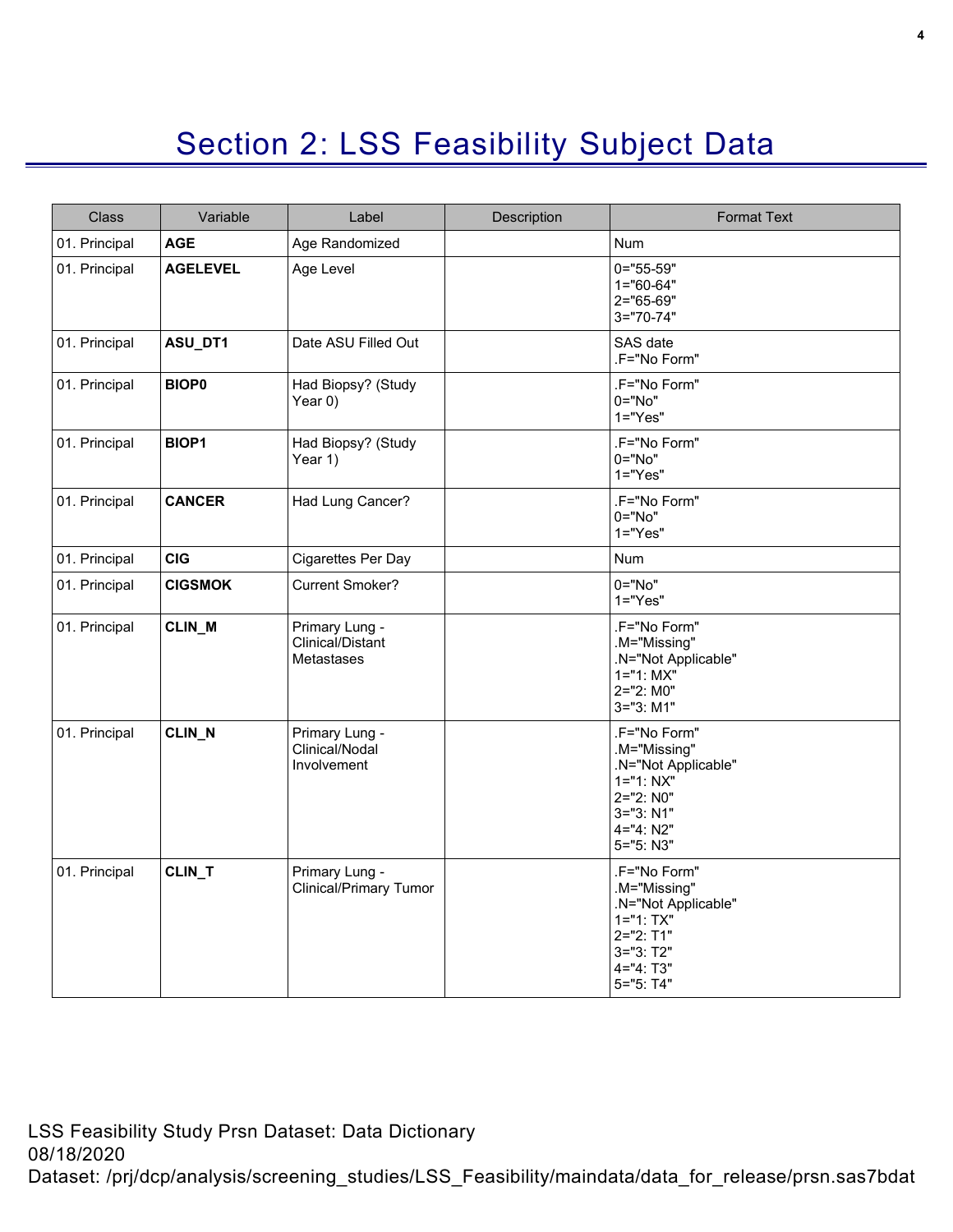| <b>Class</b>  | Variable       | Label                                                              | Description | <b>Format Text</b>                                                                                                                                                                                                                                      |
|---------------|----------------|--------------------------------------------------------------------|-------------|---------------------------------------------------------------------------------------------------------------------------------------------------------------------------------------------------------------------------------------------------------|
| 01. Principal | <b>CLINSTG</b> | Primary Lung -<br><b>Calculated Clinical</b><br>Stage              |             | .F="No Form"<br>.M="Missing"<br>.N="Not Applicable"<br>3="3: Stage IA"<br>4="4: Stage IB"<br>6="6: Stage IIA"<br>7="7: Stage IIB"<br>8="8: Stage IIIA"<br>9="9: Stage IIIB"<br>10="10: Stage IV"<br>96="96: Cannot Be Assessed"<br>99="99: Missing TNM" |
| 01. Principal | DE_DGEV        | Result of Lung Cancer<br><b>Diagnostic Evaluation</b>              |             | .F="No Form"<br>.N="Not Applicable"<br>6="06: PR. LUNG MALIG-HISTO"<br>7="07: PR. LUNG MALIG-CYTO"<br>8="08: PR. LUNG MALIG-CLIN"                                                                                                                       |
| 01. Principal | DE_DGEV0       | <b>Result of Diagnostic</b><br><b>Evaluation (Study Year</b><br>0) |             | .F="No Form"<br>1="01: NO MALIGNANCY"<br>6="06: PR. LUNG MALIG-HISTO"<br>7="07: PR. LUNG MALIG-CYTO"<br>9="09: OTHER MALIG HISTO/CYTO"<br>10="10: FURTHER FOLLOW UP REQD"<br>11="11: NO INFO AVAILABLE"                                                 |
| 01. Principal | DE_DGEV1       | Result of Diagnostic<br><b>Evaluation (Study Year</b><br>1)        |             | .F="No Form"<br>1="01: NO MALIGNANCY"<br>6="06: PR. LUNG MALIG-HISTO"<br>7="07: PR. LUNG MALIG-CYTO"<br>8="08: PR. LUNG MALIG-CLIN"<br>9="09: OTHER MALIG HISTO/CYTO"<br>10="10: FURTHER FOLLOW UP REQD"<br>11="11: NO INFO AVAILABLE"                  |
| 01. Principal | DE_DXDT0       | Non-Cancer - Date of<br>Diagnosis (Study Year<br>0)                |             | SAS date<br>.F="No Form"<br>.M="Missing"<br>.N="Not Applicable"                                                                                                                                                                                         |
| 01. Principal | DE_DXDT1       | Non-Cancer - Date of<br>Diagnosis (Study Year<br>1)                |             | SAS date<br>.F="No Form"<br>M="Missing".<br>.N="Not Applicable"                                                                                                                                                                                         |
| 01. Principal | DE_GRAD        | Primary Lung -<br>Histopathologic Grade                            |             | .F="No Form"<br>.N="Not Applicable"<br>1="1: GRADE CANNOT BE ASSESSED"<br>2="2: WELL DIFFERENTIATED"<br>3="3: MODERATELY DIFFERENTIATED"<br>4="4: POORLY DIFFERENTIATED"<br>5="5: UNDIFFERENTIATED"<br>6="6: UNKNOWN"                                   |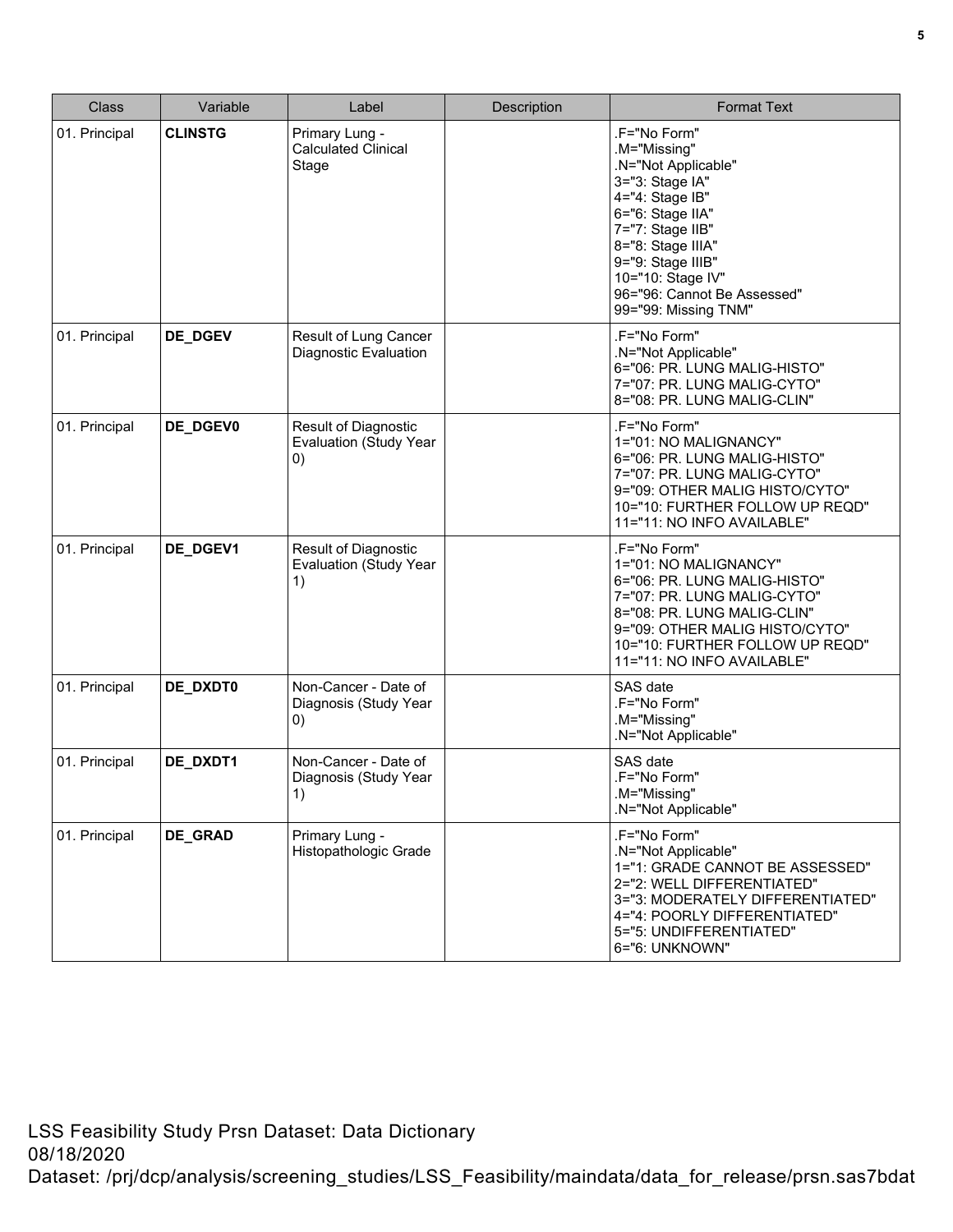| <b>Class</b>  | Variable       | Label                                              | Description | <b>Format Text</b>                                                                                                                                                                                                                                                                                                                                                               |
|---------------|----------------|----------------------------------------------------|-------------|----------------------------------------------------------------------------------------------------------------------------------------------------------------------------------------------------------------------------------------------------------------------------------------------------------------------------------------------------------------------------------|
| 01. Principal | DE_STAG        | Primary Lung -<br><b>Calculated Stage</b>          |             | .F="No Form"<br>.M="Missing"<br>.N="Not Applicable"<br>3="3: Stage IA"<br>4="4: Stage IB"<br>6="6: Stage IIA"<br>7="7: Stage IIB"<br>8="8: Stage IIIA"<br>9="9: Stage IIIB"<br>10="10: Stage IV"<br>96="96: Cannot Be Assessed"<br>98="98: Not Available"                                                                                                                        |
| 01. Principal | DE_TYPE        | Primary Lung -<br><b>Histopathology Type</b>       |             | .F="No Form"<br>.N="Not Applicable"<br>1="01: SQUAMOUS CELL CARCINOMA"<br>2="02: ADENOCARCINOMA"<br>3="03: LARGE CELL CARCINOMA"<br>4="04: SMALL CELL CARCINOMA"<br>10="10: BRONCHOALVEOLAR<br>ADENOCARCINOMA"<br>11="11: ADENOCARCI, SLD CARCI<br>W/MUCUS FORM."<br>14="14: ADENOSQUAMOUS CARCINOMA"<br>15="15: CARCINOID TUMOR"<br>19="19: OTHER, SPECIFY"<br>20="20: UNKNOWN" |
| 01. Principal | <b>DESTGST</b> | Primary Lung - Source<br>of Calculated Stage       |             | .F="No Form"<br>.N="Not Applicable"<br>1="1: Pathological"<br>2="2: Mixed"<br>3="3: Clinical"<br>5="5: Raw Stage"<br>6="6: Cannot be assessed"                                                                                                                                                                                                                                   |
| 01. Principal | diagproc0      | Diagnostic Follow-up -<br>T <sub>0</sub>           |             | .S="no positive screen"<br>1="1:Cancer diagnosed within 1 yr of positive<br>screen"<br>2="2:Procedures within 1 yr, no cancer dx"<br>3="3:No procedures, phys report"<br>4="4:No procedures, self report"<br>5="5:No record of procedures within 1 yr"<br>6="6:Retroactive positive screen"                                                                                      |
| 01. Principal | diagproc1      | Diagnostic Follow-up -<br>T1                       |             | .S="no positive screen"<br>1="1:Cancer diagnosed within 1 yr of positive<br>screen"<br>2="2:Procedures within 1 yr, no cancer dx"<br>3="3:No procedures, phys report"<br>4="4:No procedures, self report"<br>5="5:No record of procedures within 1 yr"                                                                                                                           |
| 01. Principal | <b>DOB</b>     | Date of Birth                                      |             | SAS date                                                                                                                                                                                                                                                                                                                                                                         |
| 01. Principal | <b>FSCRDT0</b> | <b>Final Overall Screen</b><br>Date (Study Year 0) |             | SAS date<br>.F="No Form"                                                                                                                                                                                                                                                                                                                                                         |
| 01. Principal | <b>FSCRDT1</b> | <b>Final Overall Screen</b><br>Date (Study Year 1) |             | SAS date<br>.F="No Form"                                                                                                                                                                                                                                                                                                                                                         |
| 01. Principal | <b>GENDER</b>  | Gender                                             |             | "F"="F: Female"<br>"M"="M: Male"                                                                                                                                                                                                                                                                                                                                                 |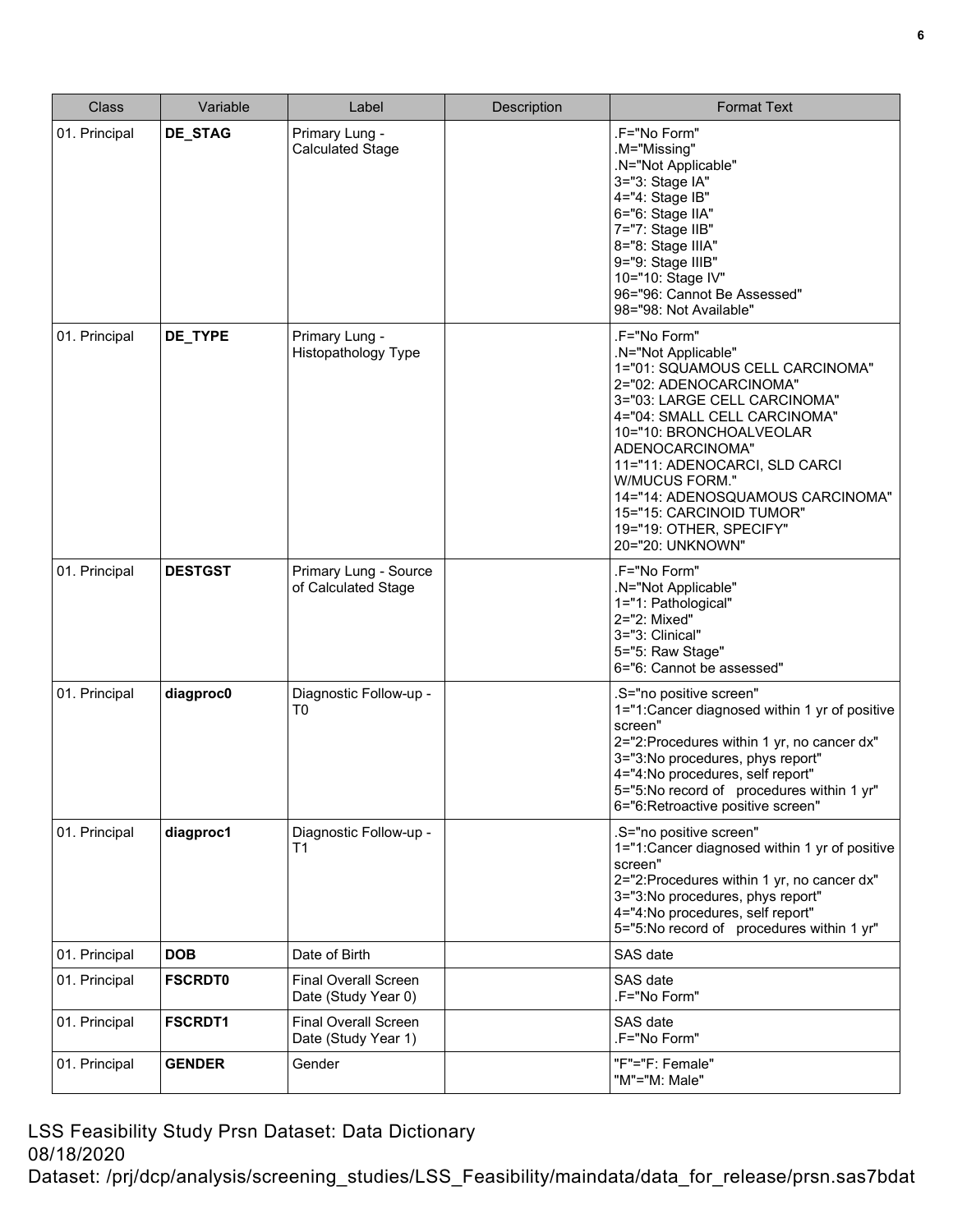| <b>Class</b>  | Variable        | Label                                                                           | Description | <b>Format Text</b>                                                                                                                                                                                                         |
|---------------|-----------------|---------------------------------------------------------------------------------|-------------|----------------------------------------------------------------------------------------------------------------------------------------------------------------------------------------------------------------------------|
| 01. Principal | ICD9CM10        | ICD-9-CM Comments<br>(Study Year 0)                                             |             | Char                                                                                                                                                                                                                       |
| 01. Principal | ICD9CM11        | ICD-9-CM Comments<br>(Study Year 1)                                             |             | Char                                                                                                                                                                                                                       |
| 01. Principal | ICD9CM20        | ICD-9-CM<br>Comments(continued)<br>(Study Year 0)                               |             | Char                                                                                                                                                                                                                       |
| 01. Principal | ICD9CM21        | ICD-9-CM<br>Comments(continued)<br>(Study Year 1)                               |             | Char                                                                                                                                                                                                                       |
| 01. Principal | ICD9DG0         | Non-Cancer -<br>ICD-9-CM<br>Classification of<br>Diagnosis (Study Year<br>(0)   |             | Char                                                                                                                                                                                                                       |
| 01. Principal | ICD9DG1         | Non-Cancer -<br>ICD-9-CM<br>Classification of<br>Diagnosis (Study Year<br>1)    |             | Char                                                                                                                                                                                                                       |
| 01. Principal | <b>ICDO BEH</b> | Primary Lung - ICD-O-2<br>Classification-Behavior                               |             | Char                                                                                                                                                                                                                       |
| 01. Principal | ICDO_GRD        | Primary Lung - ICD-O-2<br><b>Classification-Grade</b>                           |             | .F="No Form"<br>.N="Not Applicable"<br>1="1: WELL DIFFERENTIATED"<br>2="2: MODERATELY WELL<br>DIFFERENTIATED"<br>3="3: POORLY DIFFERENTIATED"<br>4="4: UNDIFFERENTIATED<br>(ANAPLASTIC)"<br>9="9: UNDERTERMINED/NOT KNOWN" |
| 01. Principal | ICDO_MOR        | Primary Lung - ICD-O-2<br>Classification-Morpholo<br>gу                         |             | Char                                                                                                                                                                                                                       |
| 01. Principal | ICDO_TOP        | Primary Lung - ICD-O-2<br>Classification-Topograp<br>hy                         |             | Char                                                                                                                                                                                                                       |
| 01. Principal | <b>ICDOBEH0</b> | Other Cancer -<br>ICD-O-2<br><b>Classification-Behavior</b><br>(Study Year 0)   |             | Char                                                                                                                                                                                                                       |
| 01. Principal | ICDOBEH1        | Other Cancer -<br>$ICD-O-2$<br><b>Classification-Behavior</b><br>(Study Year 1) |             | Char                                                                                                                                                                                                                       |
| 01. Principal | <b>ICDOGRD0</b> | Other Cancer -<br>$ICD-O-2$<br><b>Classification-Grade</b><br>(Study Year 0)    |             | .F="No Form"<br>.M="Missing"<br>.N="Not Applicable"                                                                                                                                                                        |
| 01. Principal | ICDOGRD1        | Other Cancer -<br>$ICD-O-2$<br><b>Classification-Grade</b><br>(Study Year 1)    |             | .F="No Form"<br>.M="Missing"<br>.N="Not Applicable"<br>9="9: UNDERTERMINED/NOT KNOWN"                                                                                                                                      |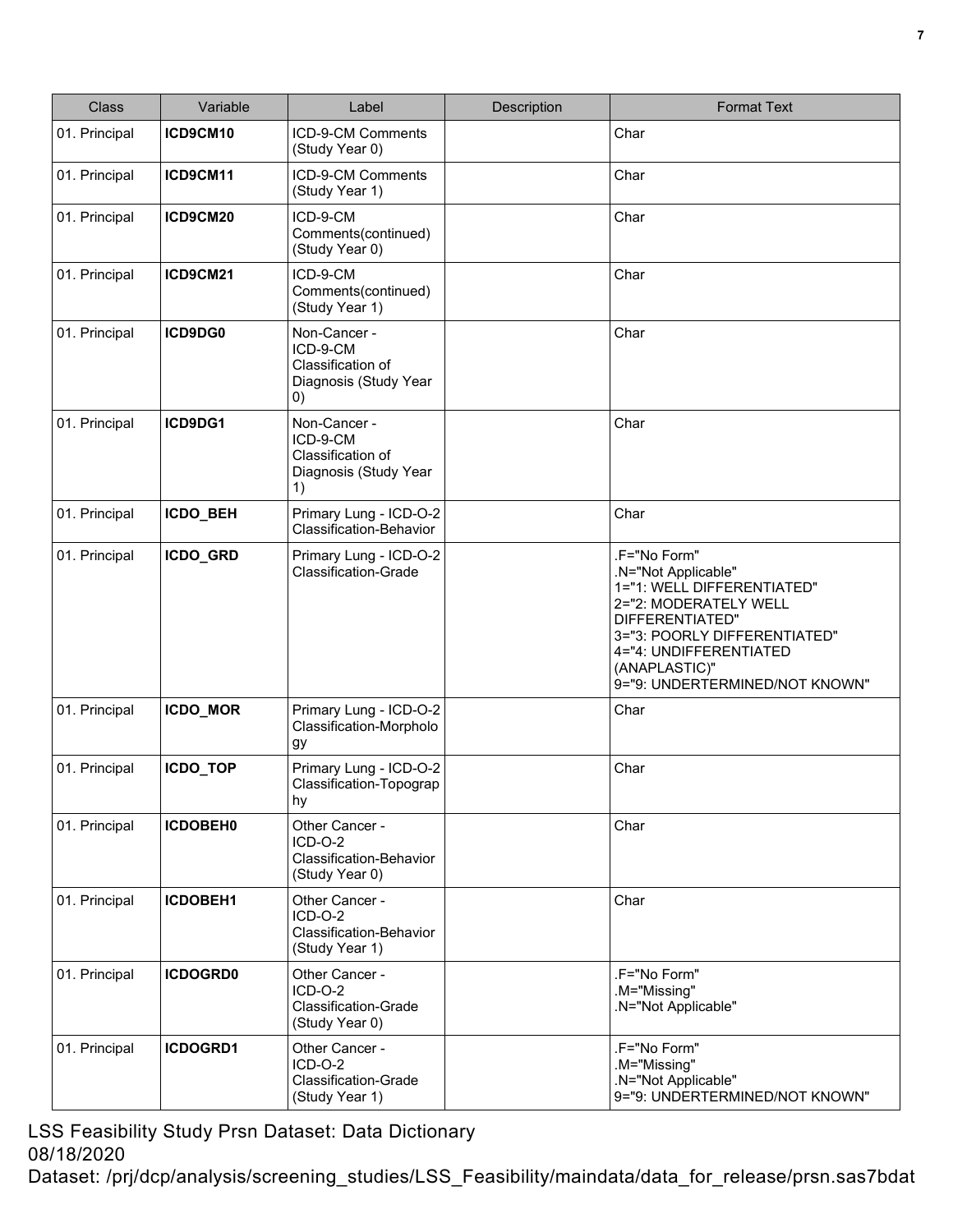| <b>Class</b>  | Variable        | Label                                                                       | Description | <b>Format Text</b>                                                                           |
|---------------|-----------------|-----------------------------------------------------------------------------|-------------|----------------------------------------------------------------------------------------------|
| 01. Principal | <b>ICDOMOR0</b> | Other Cancer -<br>$ICD-O-2$<br>Classification-Morpholo<br>gy (Study Year 0) |             | Char                                                                                         |
| 01. Principal | <b>ICDOMOR1</b> | Other Cancer -<br>$ICD-O-2$<br>Classification-Morpholo<br>gy (Study Year 1) |             | Char                                                                                         |
| 01. Principal | <b>ICDOTOP0</b> | Other Cancer -<br>$ICD-O-2$<br>Classification-Topograp<br>hy (Study Year 0) |             | Char                                                                                         |
| 01. Principal | ICDOTOP1        | Other Cancer -<br>ICD-O-2<br>Classification-Topograp<br>hy (Study Year 1)   |             | Char                                                                                         |
| 01. Principal | $LOC_B$         | PRIMARY Lung -<br><b>LOCATION PART B</b>                                    |             | .F="No Form"<br>.N="Not Applicable"<br>1="1: CENTRAL"<br>2="2: PERIPHERAL"<br>3="3: UNKNOWN" |
| 01. Principal | <b>LOC CARI</b> | Primary Lung -<br>Location - CARINA-<br><b>BOX CHECKED</b>                  |             | .F="No Form"<br>.N="Not Applicable"<br>$0 = "No"$                                            |
| 01. Principal | LOC_LH          | Primary Lung -<br>Location - LEFT<br>HILUM-BOX<br><b>CHECKED</b>            |             | .F="No Form"<br>.N="Not Applicable"<br>0="No"                                                |
| 01. Principal | LOC_LIN         | Primary Lung -<br>Location - LINGULA-<br><b>BOX CHECKED</b>                 |             | .F="No Form"<br>.M="Missing"<br>.N="Not Applicable"<br>0="No"<br>$1="Yes"$                   |
| 01. Principal | LOC_LLL         | Primary Lung -<br>Location - LEFT<br>LOWER LOBE- BOX<br><b>CHECKED</b>      |             | .F="No Form"<br>.N="Not Applicable"<br>$0 = "No"$<br>$1="Yes"$                               |
| 01. Principal | LOC_LUL         | Primary Lung -<br>Location - LEFT<br>UPPER LOBE- BOX<br><b>CHECKED</b>      |             | .F="No Form"<br>.N="Not Applicable"<br>$0 = "No"$<br>$1="Yes"$                               |
| 01. Principal | <b>LOC_MAIN</b> | Primary Lung -<br>Location - MAIN STEM-<br><b>BOX CHECKED</b>               |             | .F="No Form"<br>.N="Not Applicable"<br>$0 = "No"$                                            |
| 01. Principal | LOC_RH          | Primary Lung -<br>Location - RIGHT<br>HILUM-BOX<br><b>CHECKED</b>           |             | .F="No Form"<br>.N="Not Applicable"<br>$0 = "No"$<br>$1="Yes"$                               |
| 01. Principal | LOC_RLL         | Primary Lung -<br>Location - RIGHT<br>LOWER LOBE- BOX<br><b>CHECKED</b>     |             | .F="No Form"<br>.N="Not Applicable"<br>$0 = "No"$<br>$1="Yes"$                               |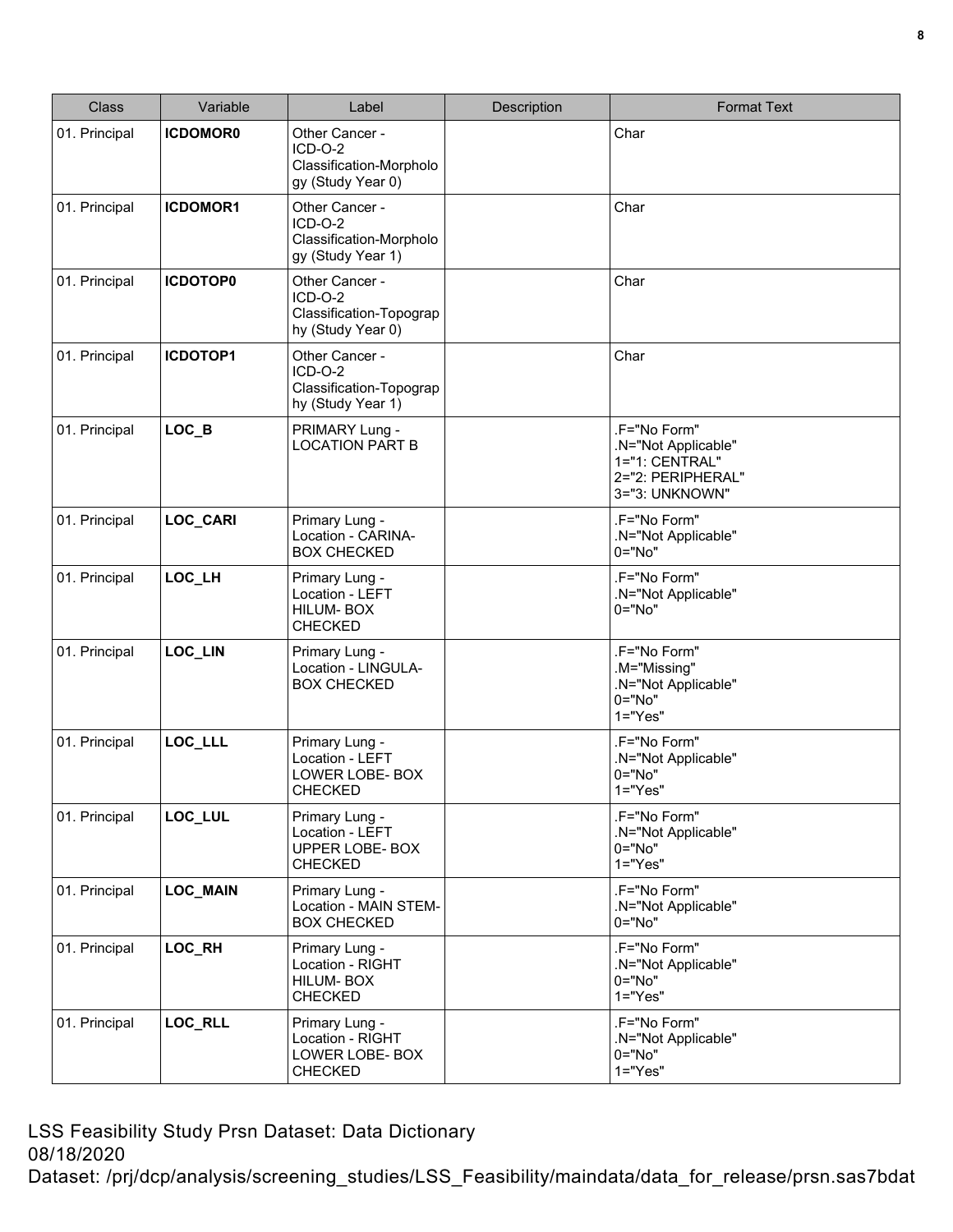| <b>Class</b>  | Variable        | Label                                                                         | Description | <b>Format Text</b>                                                                                                               |
|---------------|-----------------|-------------------------------------------------------------------------------|-------------|----------------------------------------------------------------------------------------------------------------------------------|
| 01. Principal | LOC_RML         | Primary Lung -<br>Location - RIGHT<br>MIDDLE LOBE- BOX<br><b>CHECKED</b>      |             | .F="No Form"<br>.N="Not Applicable"<br>0="No"<br>$1="Yes"$                                                                       |
| 01. Principal | LOC_RUL         | Primary Lung -<br>Location - RIGHT<br>UPPER LOBE- BOX<br><b>CHECKED</b>       |             | .F="No Form"<br>.N="Not Applicable"<br>0="No"<br>$1="Yes"$                                                                       |
| 01. Principal | LOC_UNK         | Primary Lung -<br>Location - UNKNOWN<br><b>BRONCHUS-BOX</b><br><b>CHECKED</b> |             | .F="No Form"<br>.N="Not Applicable"<br>0="No"<br>$1="Yes"$                                                                       |
| 01. Principal | LUNG_M          | Primary Lung - Distant<br>Metastases                                          |             | .F="No Form"<br>.M="Missing"<br>.N="Not Applicable"<br>$1 = "1: MX"$<br>2="2: M0"<br>3="3: M1"                                   |
| 01. Principal | LUNG N          | Primary Lung - Nodal<br>Involvement                                           |             | .F="No Form"<br>.M="Missing"<br>.N="Not Applicable"<br>$1 = "1: NX"$<br>2="2: N0"<br>3="3: N1"<br>4="4: N2"<br>5="5: N3"         |
| 01. Principal | LUNG_T          | Primary Lung - Primary<br>Tumor                                               |             | .F="No Form"<br>.M="Missing"<br>.N="Not Applicable"<br>$1 = "1: TX"$<br>$2 = "2: T1"$<br>$3 = "3: T2"$<br>4="4: T3"<br>5="5: T4" |
| 01. Principal | MED_COMP        | Were There Medical<br><b>Complications (Lung</b><br>Cancer)?                  |             | .F="No Form"<br>.N="Not Applicable"<br>0="No"<br>$1="Yes"$                                                                       |
| 01. Principal | <b>MEDCOMP0</b> | Were There Medical<br>Complications? (Study<br>Year 0)                        |             | .F="No Form"<br>.M="Missing"<br>.N="Not Applicable"<br>$0 = "No"$<br>$1 = "Yes"$                                                 |
| 01. Principal | MEDCOMP1        | Were There Medical<br>Complications? (Study<br>Year 1)                        |             | .F="No Form"<br>.M="Missing"<br>.N="Not Applicable"<br>0="No"<br>$1="Yes"$                                                       |
| 01. Principal | NUM_COMP        | Number of<br>Complications<br>Recorded (Lung<br>Cancer)                       |             | Num<br>.F="No Form"<br>.N="Not Applicable"                                                                                       |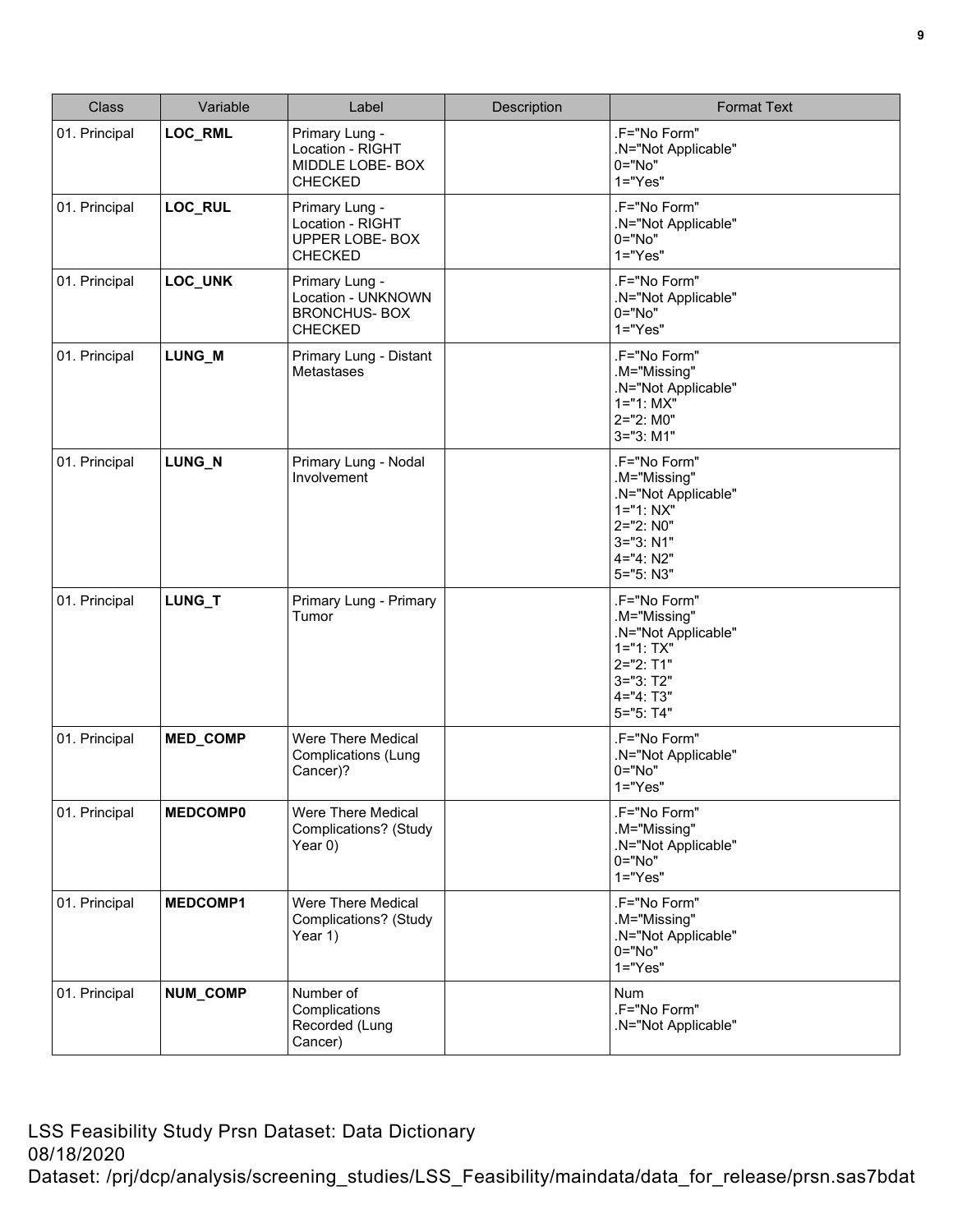| <b>Class</b>  | Variable        | Label                                                 | Description | <b>Format Text</b>                                                                                                          |
|---------------|-----------------|-------------------------------------------------------|-------------|-----------------------------------------------------------------------------------------------------------------------------|
| 01. Principal | <b>NUMCOMP0</b> | Number of<br>Complications<br>Recorded                |             | <b>Num</b><br>.F="No Form"<br>.M="Missing"<br>.N="Not Applicable"                                                           |
| 01. Principal | <b>NUMCOMP1</b> | Number of<br>Complications<br>Recorded                |             | <b>Num</b><br>.F="No Form"<br>.M="Missing"<br>.N="Not Applicable"                                                           |
| 01. Principal | OC_DXDT0        | Other Cancer - Date of<br>Diagnosis (Study Year<br>0) |             | SAS date<br>.F="No Form"<br>.M="Missing"<br>.N="Not Applicable"                                                             |
| 01. Principal | OC_DXDT1        | Other Cancer - Date of<br>Diagnosis (Study Year<br>1) |             | SAS date<br>.F="No Form"<br>.M="Missing"<br>.N="Not Applicable"                                                             |
| 01. Principal | OTH_SCT0        | Other CT Exam (Non<br>LSS) (Study Year 0)             |             | .F="No Form"<br>1="1: Yes"<br>2="2: No"<br>8="8: Dont Know"                                                                 |
| 01. Principal | OTH_SCT1        | Other CT Exam (Non<br>LSS) (Study Year 1)             |             | .F="No Form"<br>1="1: Yes"<br>2="2: No"<br>8="8: Dont Know"                                                                 |
| 01. Principal | OTH_XRY0        | Other X-ray Exam (Non<br>LSS) (Study Year 0)          |             | .F="No Form"<br>1="1: Yes"<br>2="2: No"<br>8="8: Dont Know"                                                                 |
| 01. Principal | OTH_XRY1        | Other X-ray Exam (Non<br>LSS) (Study Year 1)          |             | .F="No Form"<br>1="1: Yes"<br>2="2: No"<br>8="8: Dont Know"                                                                 |
| 01. Principal | PATH_M          | Primary Lung -<br>Pathological/Distant<br>Metastases  |             | .F="No Form"<br>.M="Missing"<br>.N="Not Applicable"<br>$1 = "1: MX"$<br>2="2: M0"                                           |
| 01. Principal | PATH_N          | Primary Lung -<br>Pathological/Nodal<br>Involvement   |             | .F="No Form"<br>.M="Missing"<br>.N="Not Applicable"<br>$1 = "1: NX"$<br>2="2: N0"<br>$3 = 3: N1"$<br>4="4: N2"              |
| 01. Principal | PATH_T          | Primary Lung -<br>Pathological/Primary<br>Tumor       |             | .F="No Form"<br>.M="Missing"<br>.N="Not Applicable"<br>$1 = "1: TX"$<br>2="2: T1"<br>$3 = 3: 72"$<br>4="4: T3"<br>5="5: T4" |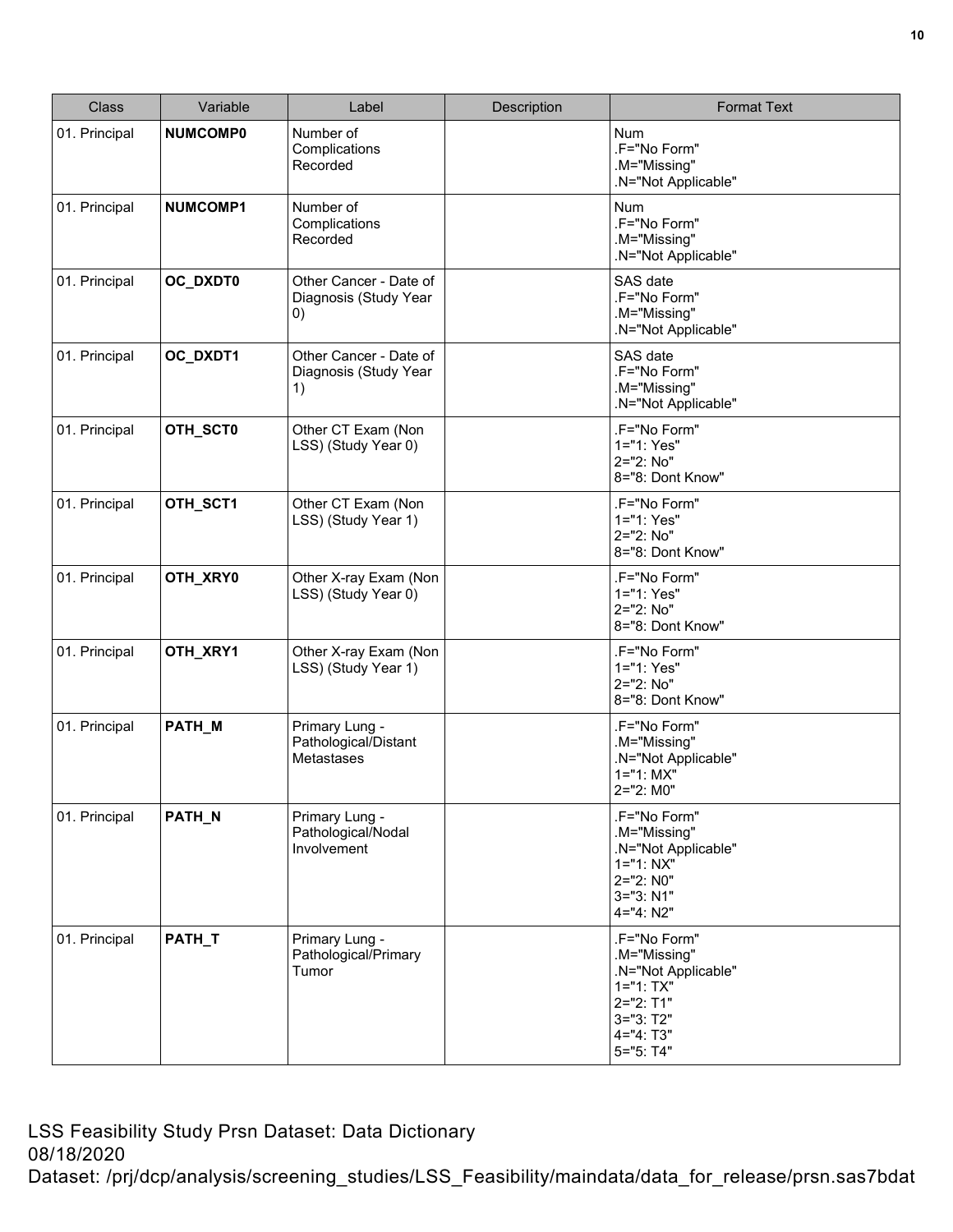| <b>Class</b>  | Variable        | Label                                                     | Description | <b>Format Text</b>                                                                                                                                                                                                                                                                                                         |
|---------------|-----------------|-----------------------------------------------------------|-------------|----------------------------------------------------------------------------------------------------------------------------------------------------------------------------------------------------------------------------------------------------------------------------------------------------------------------------|
| 01. Principal | <b>PATHSTG</b>  | Primary Lung -<br><b>Calculated Pathological</b><br>Stage |             | .F="No Form"<br>.N="Not Applicable"<br>3="3: Stage IA"<br>4="4: Stage IB"<br>6="6: Stage IIA"<br>7="7: Stage IIB"<br>8="8: Stage IIIA"<br>9="9: Stage IIIB"<br>96="96: Cannot Be Assessed"<br>99="99: Missing TNM"                                                                                                         |
| 01. Principal | <b>PKYR</b>     | Pack Year                                                 |             | <b>Num</b>                                                                                                                                                                                                                                                                                                                 |
| 01. Principal | PRIDG_DT        | Primary Lung - Date of<br>Diagnosis                       |             | SAS date<br>.F="No Form"<br>N="Not Applicable"                                                                                                                                                                                                                                                                             |
| 01. Principal | <b>RAWSTAG</b>  | Primary Lung - Raw<br><b>Calculated Stage</b>             |             | .F="No Form"<br>.N="Not Applicable"<br>3="3: Stage IA"<br>4="4: Stage IB"<br>6="6: Stage IIA"<br>7="7: Stage IIB"<br>8="8: Stage IIIA"<br>9="9: Stage IIIB"<br>10="10: Stage IV"<br>98="98: Not Available"<br>99="99: Missing TNM"                                                                                         |
| 01. Principal | <b>RNDDATE</b>  | Date Randomized                                           |             | SAS date                                                                                                                                                                                                                                                                                                                   |
| 01. Principal | <b>RNDGROUP</b> | Study Arm                                                 |             | "SCT"="SCT: Spiral CT"<br>"XRY"="XRY: X-ray"                                                                                                                                                                                                                                                                               |
| 01. Principal | <b>SCFDATE0</b> | Final Spiral CT Exam<br>Date (Study Year 0)               |             | SAS date<br>.F="No Form"<br>.N="Not Applicable"                                                                                                                                                                                                                                                                            |
| 01. Principal | <b>SCFDATE1</b> | Final Spiral CT Exam<br>Date (Study Year 1)               |             | SAS date<br>.F="No Form"<br>.N="Not Applicable"                                                                                                                                                                                                                                                                            |
| 01. Principal | <b>SCQDATE0</b> | Date of SCQ Exam<br>(Study Year 0)                        |             | SAS date<br>.F="No Form"                                                                                                                                                                                                                                                                                                   |
| 01. Principal | <b>SCQDATE1</b> | Date of SCQ Exam<br>(Study Year 1)                        |             | SAS date<br>.F="No Form"                                                                                                                                                                                                                                                                                                   |
| 01. Principal | <b>SCQSTAT0</b> | <b>SCQ Examination</b><br>Result (Study Year 0)           |             | " "="Blank: Missing"<br>"1"="1: NEGATIVE SCREEN - NO<br>ABNORMALITIES"<br>"3"="3: POSITIVE SCREEN -<br>ABNORMALITIES SUGGESTIVE OF<br>MALIG"<br>"4"="4: NEGATIVE SCREEN - SIGNIFICANT<br>ABNORMALITIES"<br>"5"="5: NEGATIVE SCREEN - MINOR<br>ABNORMALITIES"<br>"6"="6: NEGATIVE SCREEN - SMOOTH<br>NON-CALCIFIED NODULES" |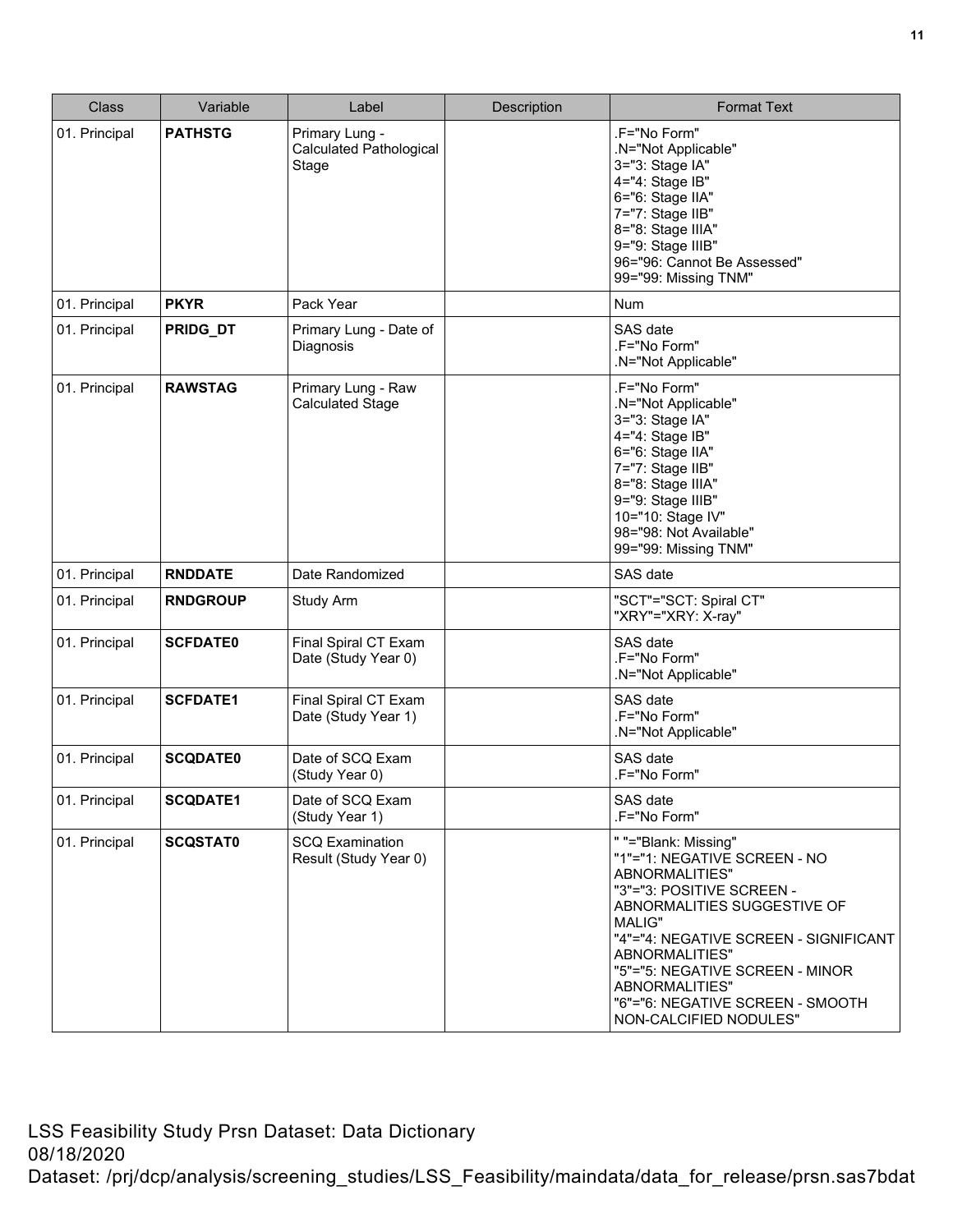| <b>Class</b>  | Variable        | Label                                           | Description | <b>Format Text</b>                                                                                                                                                                                                                                                                                                         |
|---------------|-----------------|-------------------------------------------------|-------------|----------------------------------------------------------------------------------------------------------------------------------------------------------------------------------------------------------------------------------------------------------------------------------------------------------------------------|
| 01. Principal | <b>SCQSTAT1</b> | <b>SCQ Examination</b><br>Result (Study Year 1) |             | " "="Blank: Missing"<br>"A"="A: POSITIVE SCREEN - SUSPICIOUS<br>FOR CANCER"<br>"B"="B: NEGATIVE SCREEN - NON-CALC.<br>NODULES <4MM"<br>"C"="C: NEGATIVE SCREEN - CLIN.<br>SIGNIFICANT, NOT SUSPICIOUS"<br>"D"="D: NEGATIVE SCREEN - MINOR<br>ABNORMALITIES"<br>"E"="E: NEGATIVE SCREEN - NO<br>ABNORMALITIES"              |
| 01. Principal | <b>SCREENF0</b> | <b>Final Overall Screen</b><br>(Study Year 0)   |             | 1="1: Pos"<br>2="2: Neg"<br>4="4: ND"                                                                                                                                                                                                                                                                                      |
| 01. Principal | <b>SCREENF1</b> | <b>Final Overall Screen</b><br>(Study Year 1)   |             | 1="1: Pos"<br>2="2: Neg"<br>4="4: ND"                                                                                                                                                                                                                                                                                      |
| 01. Principal | <b>SCTDATE0</b> | Date of SCT Exam<br>(Study Year 0)              |             | <b>Num</b><br>.F="No Form"                                                                                                                                                                                                                                                                                                 |
| 01. Principal | <b>SCTDATE1</b> | Date of SCT Exam<br>(Study Year 1)              |             | <b>Num</b><br>.F="No Form"                                                                                                                                                                                                                                                                                                 |
| 01. Principal | <b>SCTF0</b>    | <b>Final Spiral CT Result</b><br>(Study Year 0) |             | Char                                                                                                                                                                                                                                                                                                                       |
| 01. Principal | SCTF1           | <b>Final Spiral CT Result</b><br>(Study Year 1) |             | Char                                                                                                                                                                                                                                                                                                                       |
| 01. Principal | <b>SCTREAS0</b> | Reason For Other CT<br>Exam (Study Year 0)      |             | .F="No Form"<br>.M="Missing"<br>1="1: Specific Health Problem"<br>2="2: Previous Health Problem"<br>3="3: Routine Exam or Screening Exam"                                                                                                                                                                                  |
| 01. Principal | <b>SCTREAS1</b> | Reason For Other CT<br>Exam (Study Year 1)      |             | .F="No Form"<br>.M="Missing"<br>1="1: Specific Health Problem"<br>2="2: Previous Health Problem"<br>3="3: Routine Exam or Screening Exam"                                                                                                                                                                                  |
| 01. Principal | <b>SCTSTAT0</b> | <b>SCT Examination</b><br>Result (Study Year 0) |             | " "="Blank: Missing"<br>"1"="1: NEGATIVE SCREEN - NO<br>ABNORMALITIES"<br>"3"="3: POSITIVE SCREEN -<br>ABNORMALITIES SUGGESTIVE OF<br>MALIG"<br>"4"="4: NEGATIVE SCREEN - SIGNIFICANT<br>ABNORMALITIES"<br>"5"="5: NEGATIVE SCREEN - MINOR<br>ABNORMALITIES"<br>"6"="6: NEGATIVE SCREEN - SMOOTH<br>NON-CALCIFIED NODULES" |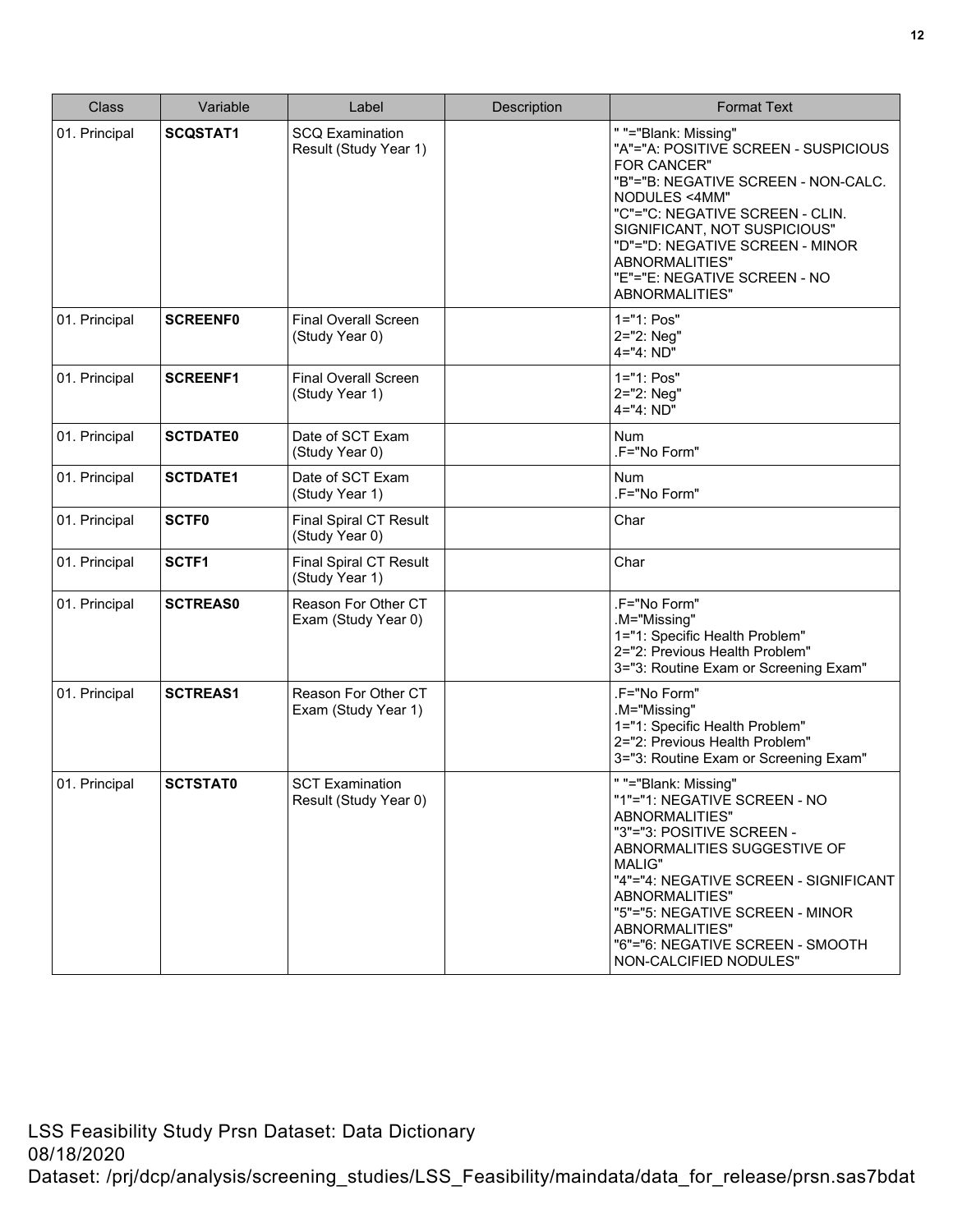| <b>Class</b>  | Variable        | Label                                                 | Description | <b>Format Text</b>                                                                                                                                                                                                                                                                                            |
|---------------|-----------------|-------------------------------------------------------|-------------|---------------------------------------------------------------------------------------------------------------------------------------------------------------------------------------------------------------------------------------------------------------------------------------------------------------|
| 01. Principal | <b>SCTSTAT1</b> | <b>SCT Examination</b><br>Result (Study Year 1)       |             | " "="Blank: Missing"<br>"A"="A: POSITIVE SCREEN - SUSPICIOUS<br>FOR CANCER"<br>"B"="B: NEGATIVE SCREEN - NON-CALC.<br>NODULES <4MM"<br>"C"="C: NEGATIVE SCREEN - CLIN.<br>SIGNIFICANT, NOT SUSPICIOUS"<br>"D"="D: NEGATIVE SCREEN - MINOR<br>ABNORMALITIES"<br>"E"="E: NEGATIVE SCREEN - NO<br>ABNORMALITIES" |
| 01. Principal | <b>SMK20P1</b>  | Smoked 20 or More<br>Cigarettes in the Last<br>Month? |             | .F="No Form"<br>0="No"<br>$1="Yes"$                                                                                                                                                                                                                                                                           |
| 01. Principal | <b>SMOKEA</b>   | Age Started Smoking                                   |             | Num                                                                                                                                                                                                                                                                                                           |
| 01. Principal | <b>SSMOKEA</b>  | Age Quit Smoking                                      |             | <b>Num</b>                                                                                                                                                                                                                                                                                                    |
| 01. Principal | SUM_STAG        | Primary Lung -<br><b>Summary Staging</b>              |             | .F="No Form"<br>.M="Missing"<br>.N="Not Applicable"<br>1="1: Localized"<br>2="2: Regional"<br>3="3: Distant"<br>8="8: Not Available"                                                                                                                                                                          |
| 01. Principal | TNM_CLIN        | Primary Lung - TNM<br><b>Clinical Staging</b>         |             | .F="No Form"<br>.N="Not Applicable"<br>$0 = "No"$<br>$1 = "Yes"$                                                                                                                                                                                                                                              |
| 01. Principal | TNM_PATH        | Primary Lung - TNM<br>Pathological Staging            |             | .F="No Form"<br>.N="Not Applicable"<br>$0="No"$<br>$1="Yes"$                                                                                                                                                                                                                                                  |
| 01. Principal | <b>TYPEVERB</b> | Primary Lung -<br>Histopathologic Type<br>Verbatim    |             | Char                                                                                                                                                                                                                                                                                                          |
| 01. Principal | <b>VALCSG</b>   | Primary Lung -<br><b>VALCSG (SMALL</b><br>CELL ONLY)  |             | .F="No Form"<br>.M="Missing"<br>.N="Not Applicable"<br>1="1: LIMITED"<br>2="2: EXTENSIVE"<br>3="3: NOT AVAILABLE"                                                                                                                                                                                             |
| 01. Principal | <b>XRFDATE0</b> | Final X-Ray Exam Date<br>(Study Year 0)               |             | SAS date<br>.F="No Form"<br>.N="Not Applicable"                                                                                                                                                                                                                                                               |
| 01. Principal | <b>XRFDATE1</b> | Final X-Ray Exam Date<br>(Study Year 1)               |             | SAS date<br>.F="No Form"<br>.N="Not Applicable"                                                                                                                                                                                                                                                               |
| 01. Principal | <b>XRQDATE0</b> | Date of XRQ Exam<br>(Study Year 0)                    |             | SAS date<br>.F="No Form"                                                                                                                                                                                                                                                                                      |
| 01. Principal | XRQDATE1        | Date of XRQ Exam<br>(Study Year 1)                    |             | SAS date<br>.F="No Form"                                                                                                                                                                                                                                                                                      |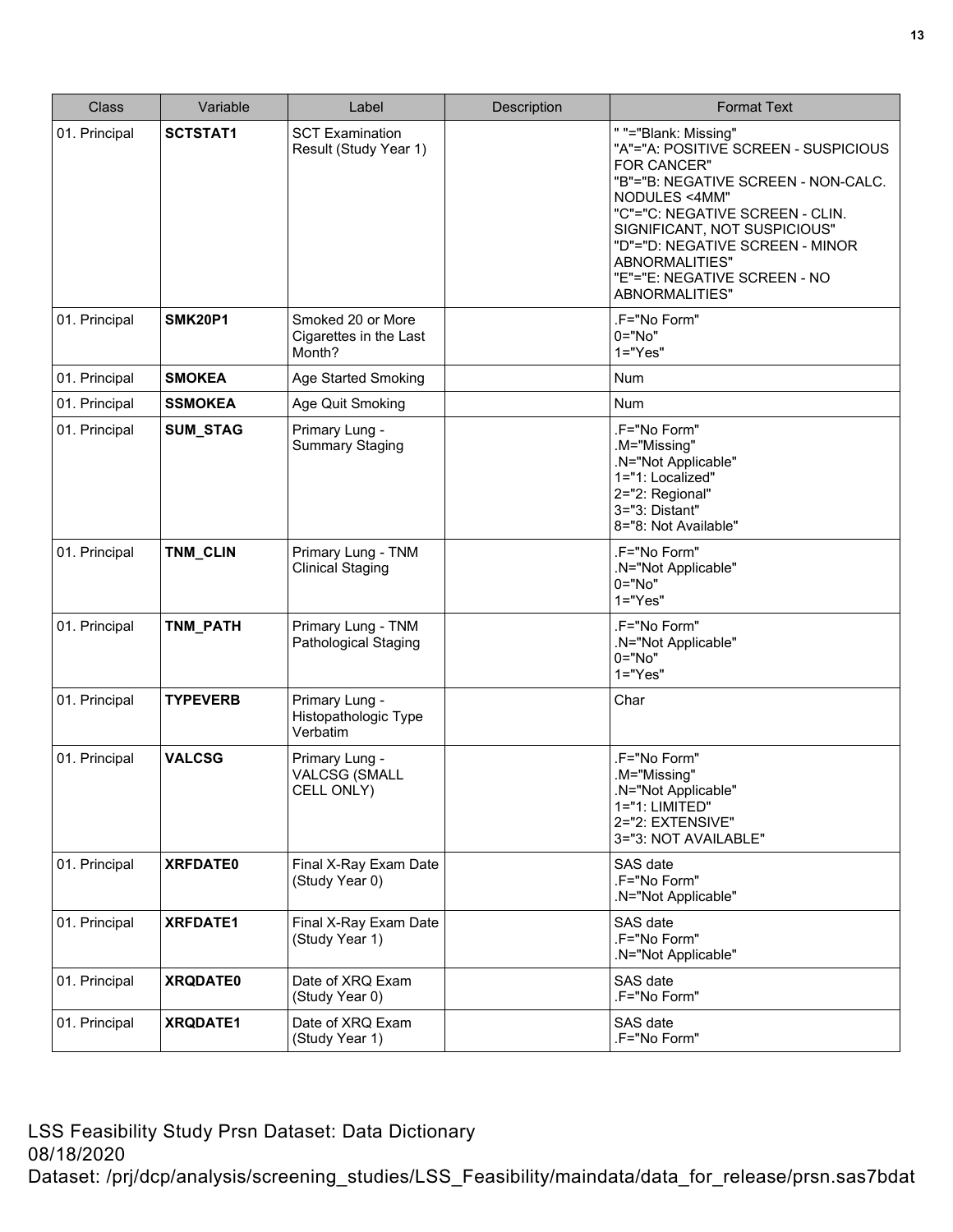| Class         | Variable        | Label                                                   | Description | <b>Format Text</b>                                                                                                                                                                                                                                                                                                                                                                                             |
|---------------|-----------------|---------------------------------------------------------|-------------|----------------------------------------------------------------------------------------------------------------------------------------------------------------------------------------------------------------------------------------------------------------------------------------------------------------------------------------------------------------------------------------------------------------|
| 01. Principal | <b>XRQSTAT0</b> | <b>XRQ Examination</b><br>Result (Study Year 0)         |             | Char<br>" "="Blank: Missing"<br>"1"="1: POSITIVE SCREEN - SIGNIFICANT<br>ABNORMALITY/LEVEL 1"<br>"2"="2: NEGATIVE NO<br>ABNORMALITY-NORMAL/LEVEL 4"<br>"3"="3: NEGATIVE SCREEN - OTHER<br>ABNORMALITY/LEVEL 1 OR 2"<br>"4"="4: NEGATIVE SCREEN - OTHER<br>ABNORMALITY/LEVEL 3"<br>"A"="A: POSITIVE SCREEN - MODERATE<br>ABNORMALITY/LEVEL 2"<br>"B"="B: NEG NO ABNORMALITY/SLIGHT<br><b>VARIATION-LEVEL 3"</b> |
| 01. Principal | <b>XRQSTAT1</b> | <b>XRQ Examination</b><br>Result (Study Year 1)         |             | Char<br>" "="Blank: Missing"<br>"A"="A: POSITIVE SCREEN - SUSPICIOUS<br><b>FOR CANCER"</b><br>"B"="B: NEGATIVE SCREEN - NON-CALC.<br>NODULES < 4MM"<br>"C"="C: NEGATIVE SCREEN - CLIN.<br>SIGNIFICANT, NOT SUSPICIOUS"<br>"D"="D: NEGATIVE SCREEN - MINOR<br>ABNORMALITIES"<br>"E"="E: NEGATIVE SCREEN - NO<br>ABNORMALITIES"                                                                                  |
| 01. Principal | <b>XRYDATE0</b> | Date of XRY Exam<br>(Study Year 0)                      |             | SAS date<br>.F="No Form"                                                                                                                                                                                                                                                                                                                                                                                       |
| 01. Principal | <b>XRYDATE1</b> | Date of XRY Exam<br>(Study Year 1)                      |             | SAS date<br>.F="No Form"                                                                                                                                                                                                                                                                                                                                                                                       |
| 01. Principal | <b>XRYF0</b>    | Final X-Ray Result<br>(Study Year 0)                    |             | Char                                                                                                                                                                                                                                                                                                                                                                                                           |
| 01. Principal | XRYF1           | Final X-Ray Result<br>(Study Year 1)                    |             | Char                                                                                                                                                                                                                                                                                                                                                                                                           |
| 01. Principal | <b>XRYREAS0</b> | <b>Reason For Other</b><br>X-Ray Exam (Study<br>Year 0) |             | .F="No Form"<br>.M="Missing"<br>1="1: Specific Health Problem"<br>2="2: Previous Health Problem"<br>3="3: Routine Exam or Screening Exam"                                                                                                                                                                                                                                                                      |
| 01. Principal | <b>XRYREAS1</b> | Reason For Other<br>X-Ray Exam (Study<br>Year 1)        |             | .F="No Form"<br>.M="Missing"<br>1="1: Specific Health Problem"<br>2="2: Previous Health Problem"<br>3="3: Routine Exam or Screening Exam"                                                                                                                                                                                                                                                                      |